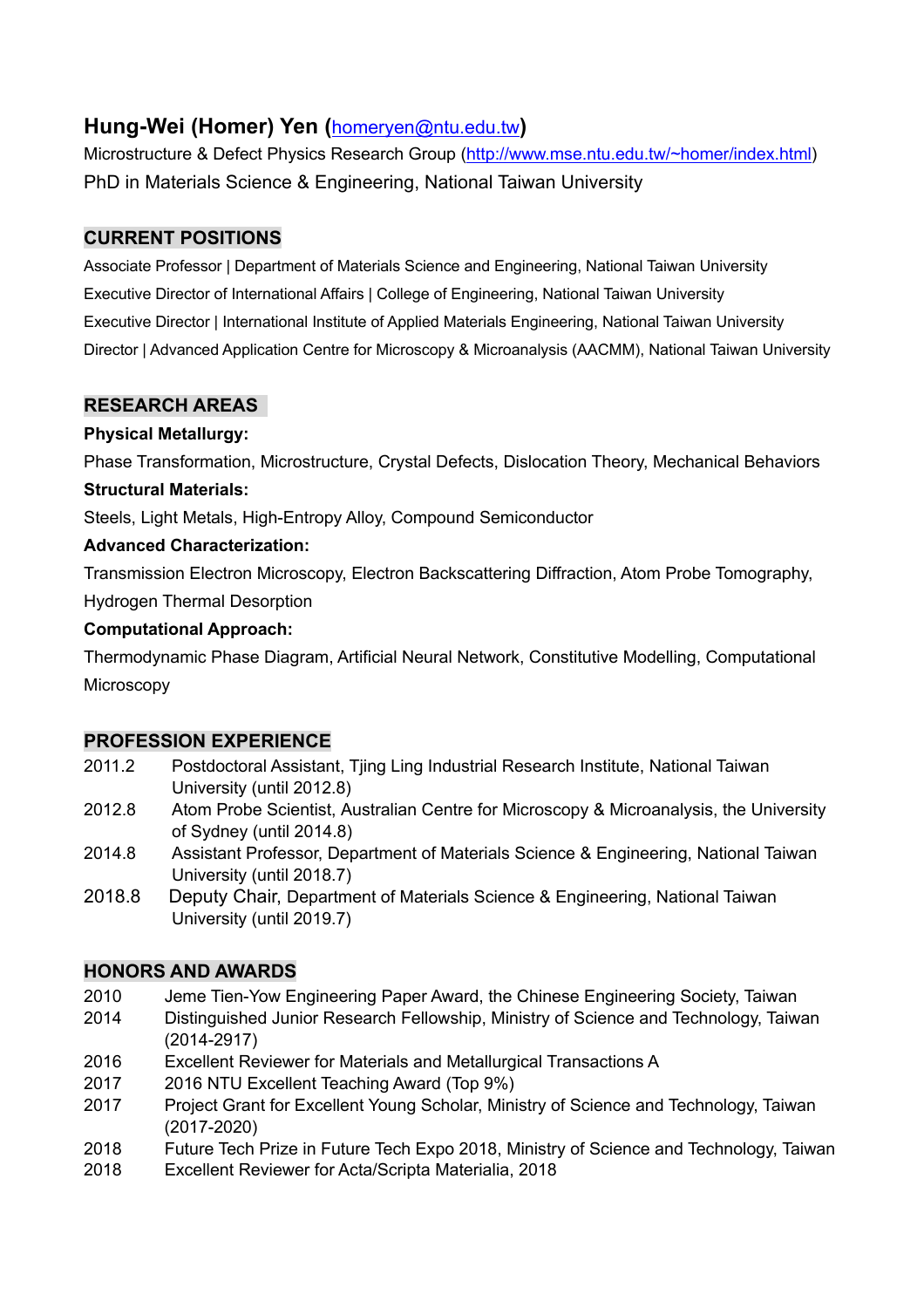- 2019 2018 Excellent Teaching (Top 9%), National Taiwan University
- 2019 Lecture Award, Asian Forum on Light Metals, Taiwan
- 2020 2019 Excellent Teaching (Top 9%), National Taiwan University
- 2020 Project Grant for Excellent Young Scholar, Ministry of Science and Technology, Taiwan (2020-2023)
- 2020 Excellent Young Scholar Award, Chinese Materials Research Society
- 2021 2020 Distinguished Teaching Award (Top 1%), National Taiwan University
- 2021 Ta-You Wu Memorial Award, Ministry of Science and Technology, Taiwan
- 2021 Academic Career Advancement Award, College of Engineering, National Taiwan University Taiwan

#### **REPRESENTATIVE WORKS**

- 1. Zen-Hao Lai, Yi-Ting Lin, Yi-Hsuan Sun, Jui-Fan Tu, Hung-Wei Yen\*, Hydrogen-induced ductilization in a novel austenitic lightweight TWIP steel, *Scripta Materialia*, 213, 114629 (2022)
- 2. Zen-Hao Lai, Yi-Hsuan Sun, Yi-Ting Lin, Jui-Fan Tu, Hung-Wei Yen\*, Mechanism of twinning induced plasticity in austenitic lightweight steel driven by compositional complexity. *Acta Materialia*, 210, 116814 (2021)
- 3. Guan-Ju. Cheng, Lola Lilensten, Ching-Yuan Huang, Baptiste Gault\*, Hung-Wei Yen\*, Nanoscale compositional fluctuations enabled by dynamic strain-induced austenite reversion in a Mn-rich duplex steel. *Scripta Materialia*, 181, 101-107 (2020)
- 4. Chun-Te Wu, Hsiao-Tzu Chang, Chien-Yu Wu, Shi-Wei Chen, Sih-Ying Huang, Mingxin Huang, Yeong-Tsuen Pan, Peta Bradbury, Joshua Chou\*, Hung-Wei Yen\*, Machine learning recommends affordable new Ti alloy with bone-like modulus, *Materials Today*, 34, 41-50 (2020)
- 5. Shih-Che Chen, Yuan-Tsung Wang, Yu-Chen Lin, Ching-Yuan Huang, Jer-Ren Yang, Hung-Wei Yen\*, Microstructure and mechanical behaviors of GPa-grade TRIP steels enabled by hot-rolling processes. *Materials Science and Engineering: A*, 761(22), 138005 (2019).
- 6. Guan-Ju. Cheng, Baptiste Gault, Cheng-Yao Huang, Ching-Yuan Huang, Hung-Wei Yen\*, Warm ductility enhanced by austenite reversion in ultrafine-grained duplex steel. *Acta Materialia*, Vol. 148, pp. 345-355 (2018).
- 7. BinBin He, Bin Hu, Hung-Wei Yen, Guan-Ju Cheng, Zuankai Wang, Haiwen Luo\*, Mingxin Huang\*. High dislocation density–induced large ductility in deformed and partitioned steels. *Science*, eaan0177. (2017).
- 8. Hung-Wei Yen\*, Steve Woei Ooi \*, Eizadjou Mehdi, Andrew Breen, Ching-Yuan Huang HKDH Bhadeshia, Simon P. Ringer\*, Role of stress-assisted martensite in the design of strong ultrafine-grained duplex steels. *Acta Materialia*, 84(1), 100-114 (2015).
- 9. Hung-Wei Yen, Mingxin Huang, CP Scott, Jer-Ren Yang\*, Interactions between deformation-induced defects and carbides in a vanadium-containing TWIP steel, *Scripta Materialia*, 66(12), 1018-1023 (2012)
- 10. Hung-Wei Yen, Po-Yu Chen, Ching-Yuan Huang, Jer-Ren Yang\*, Interphase precipitation of nanometersized carbides in a titanium–molybdenum-bearing low-carbon steel, *Acta Materialia*, 59(16), 6264-6274 (2011)